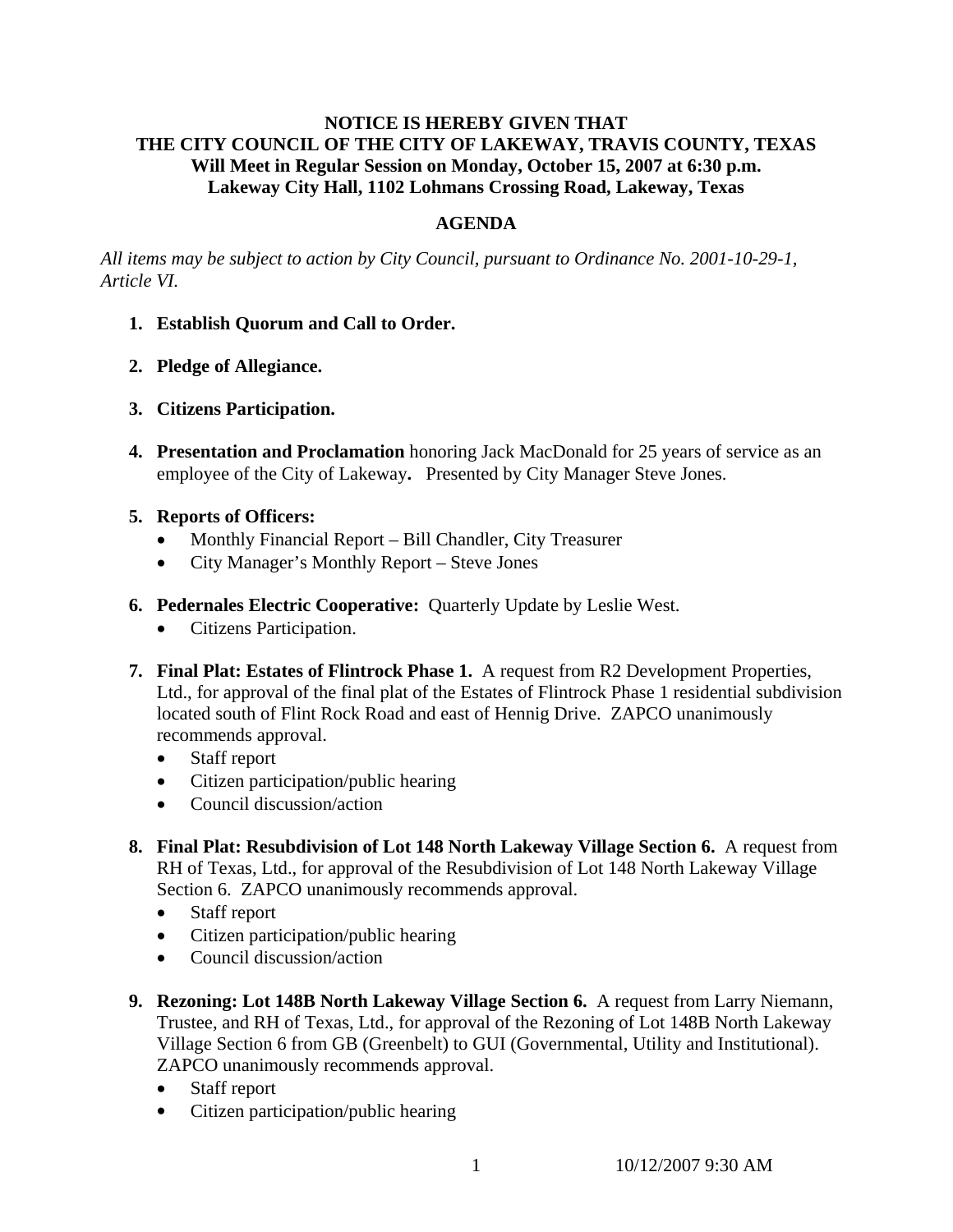- Council discussion/action
- **10. Rezoning: Lot 151 North Lakeway Village Section 6.** A request from Larry Niemann, Trustee, and RH of Texas, Ltd., for approval of the Rezoning of Lot 151 North Lakeway Village Section 6 from GUI (Governmental, Utility and Institutional) to GB (Greenbelt). ZAPCO unanimously recommends approval.
	- Staff report
	- Citizen participation/public hearing
	- Council discussion/action
- **11. Special Use Permit: Penske Truck Rental.** A request from American Mini Storage Austin, the owner of the property located at 15616 Stewart Road (Hill Country Professional Park), for a Special Use Permit to operate a Penske Truck Rental business on the property. ZAPCO unanimously recommends approval with conditions.
	- Staff report
	- Citizen participation/public hearing
	- Council discussion/action
- **12. Annexation: Madrone Canyon.** A request from Linda Vista of Lakeway, LLC, to annex a 46.01 acre tract west of Serene Hills Drive into the City of Lakeway. ZAPCO unanimously recommends approval.
	- Staff report
	- Citizen participation/public hearing
	- Council discussion/action
- **13. Final Plat: Fairlake.** A request from BBR Ltd., the owner of the property located at the 1300 block of Lakeway Drive, for approval of the Final Plat of Fairlake (a condominium project on 2.626 acres). ZAPCO unanimously recommends approval.
	- Staff report
	- Citizen participation/public hearing
	- Council discussion/action
- **14. Final Plat: Heard Ranch Phase 1A.** A request by Serene Hills Ltd., the owner of the property located at 13719 Flint Rock Road, for approval of the Final Plat of Heard Ranch Phase 1A. ZAPCO unanimously recommends approval.
	- Staff report
	- Citizen participation/public hearing
	- Council discussion/action
- **15. Executive Session, pursuant to Texas Government Code, Section 552.071, Consultation with City Attorney:** 
	- **a)** Discuss authorizing the City Attorney to provide a joint defense for the Board of Adjustment and the members of the Board of Adjustment sued in their official capacities in Case No. D-1-GN-07-003263 styled, Winborn et al vs. The Board of Adjustment of the City of Lakeway et al.